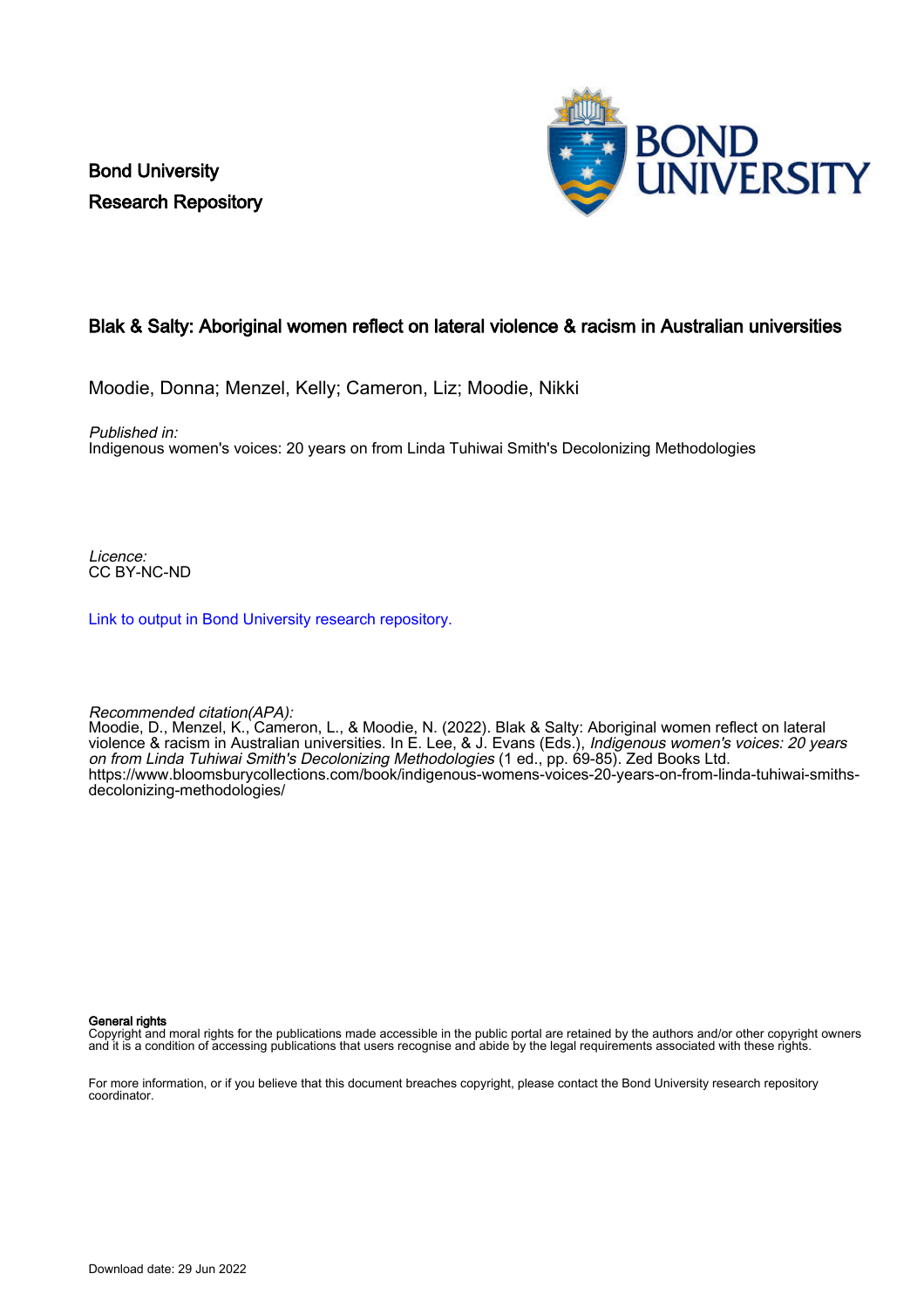# Blak & Salty: reflections on violence and racism

 Donna Moodie (Gomeroi), Kelly Menzel (Ngadjuri), Liz Cameron (Dharug) and Nikki Moodie (Gomeroi)

#### Introduction

The Maori concept of *iwi* loosely translates as "tribe" and encompasses many different communities (Smith 2012, p. 139). Smith explores the utility of tertiary qualifications to *iwi* in the context of treaty settlements, but warns of the risk of poor quality or unethical research: "any sign that secret deals have been made, or the traditional processes have been overridden, can result in a halt to further work and a schism in the tribe" (Smith 2012, p. 221). However, in thinking through the implications of Indigenous governance of Indigenous education, Smith also notes how "the processes of consultation, collective meetings, open debate and shared decision-making are crucial aspects of tribal research practices" (Smith 2012, p. 221). The university then is a site of tension and risk, its purpose and modes of operation creating challenges for tribal governance and Indigenous Peoples' political projects. Yet, simultaneously, the university provides an opportunity to elaborate and practice tribal governance within the confines of the colonial institution, allowing a degree of appropriation, revision and remix – a tribal methodology for institutional engagement that may enable new Indigenous futures, if not decolonization. However, in pursuit of greater cultural fidelity between Indigenous peoples and academic institutions, we experience the refractory imprint (Wolfe 2006) of practices that have incorporated the violence of settler-colonial racism. We speak back to this lateral violence as a collective of Indigenous women storying our own healing journeys, together, as both method and meaning-making (Smith 2012).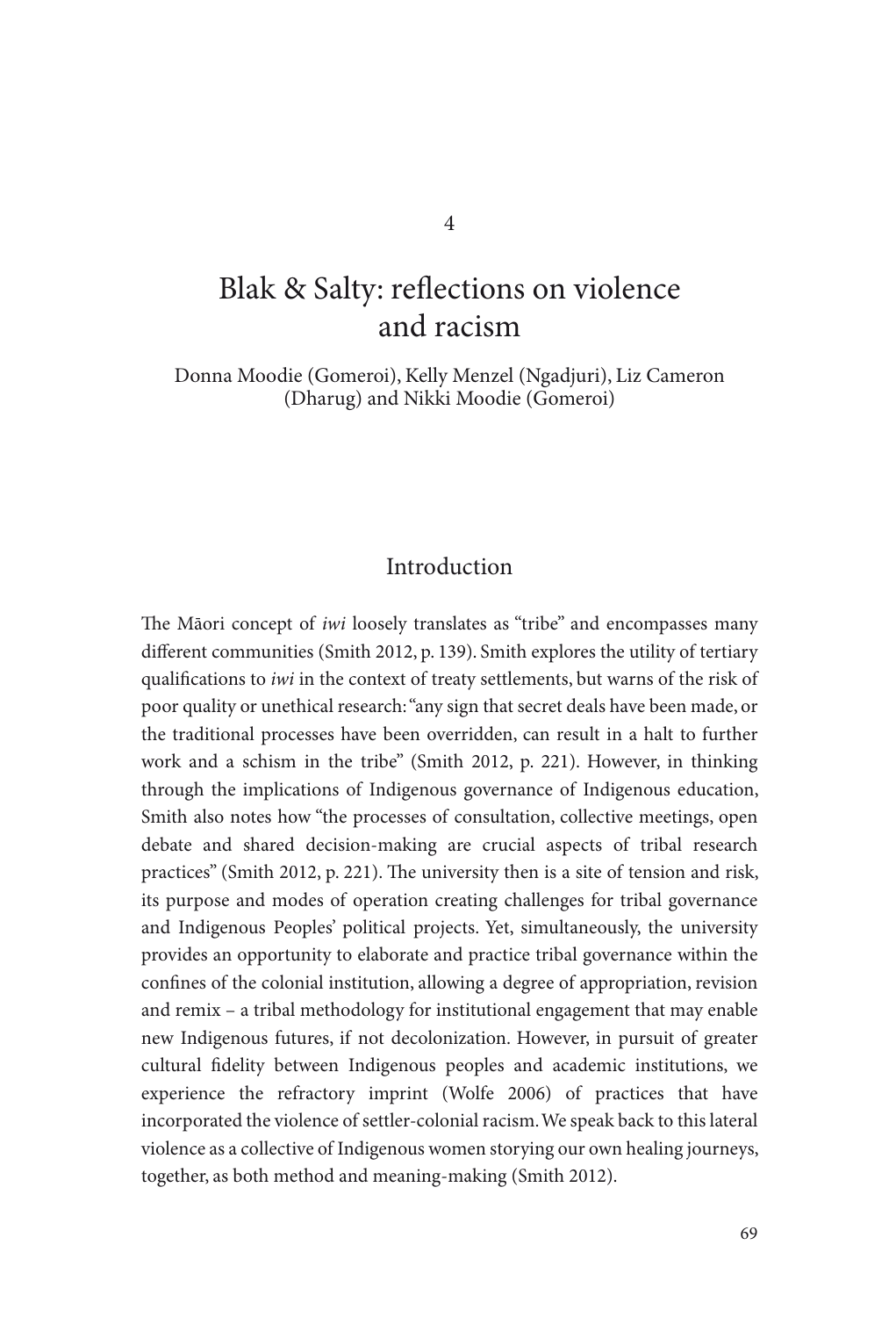The historical behavior of researchers and research institutions is not unknown to us, and thus we bring our knowledge of this treatment as we enter tertiary systems – as students and as staff. We take up Smith's (2012) discussion of the ways in which tribal governance systems manage and take up the promise of research of tertiary education and extend that discussion to expectations of Indigenous relationality in the way Indigenous matters are arranged inside universities. For example, Indigenous student support centers or Indigenous Education Units (IEUs) have long been recognized as "a haven of understanding" (Page & Asmar 2008, p. 112) for our students. These units have, for a number of decades, provided a constellation of emergency, personal, financial and academic support in a culturally safe and relevant manner (Behrendt et al 2012). Indeed, these centers have been integral to improving completion rates for Indigenous students (Asmar, Page & Radloff 2011): "universities with more complex Indigenous support and research infrastructure demonstrate higher Indigenous student completion rates" (Pechenkina, Kowal & Paradies 2011, p. 64). Often IEUs include identifiably *Indigenous* governance structures and leadership strategies that center Indigenous cultural values, for example by employing Indigenous People in positions of power, hosting Elders-in-Residence or running healing and cultural programs. However, it is the case that we often find ourselves working outside of IEUs or within IEUs that do not have a high degree of cultural match between the governance structure adopted and the staff employed there. We suggest that culturally appropriate governance within universities, which attends to relationality, Country and wellbeing, is a well-recognized strategy to combat lateral violence (Gooda 2011a).

 In this essay, we use an Indigenous Methodological (IM) approach from Kovach (2010a) to story our experiences and interpretation of Smith (2012), from our perspectives as Indigenous women engaging in Indigenous women's business in the Australian university sector. Culturally we represent an intergenerational view and a network of relationality that is often invisible in academia. We are provoked by questions that ask "what is Indigenous women's business inside the Academy?". Smith (2012) asserts that settlers (or outsiders) view the issue of contestability within Indigenous communities – internal or external to universities  $-$  as proof that infighting is rampant. Thus, we four Indigenous women discuss our experience of this outsiders' view. Smith (2012, p. 221) contends that some "insiders" tend to view outcomes, defending a lack of culturally appropriate processes, as driven by the academy and government agenda as "settlement at any cost rather than a reflection of traditional practices". This essay illustrates how multiple generations of Indigenous women *do* Indigenous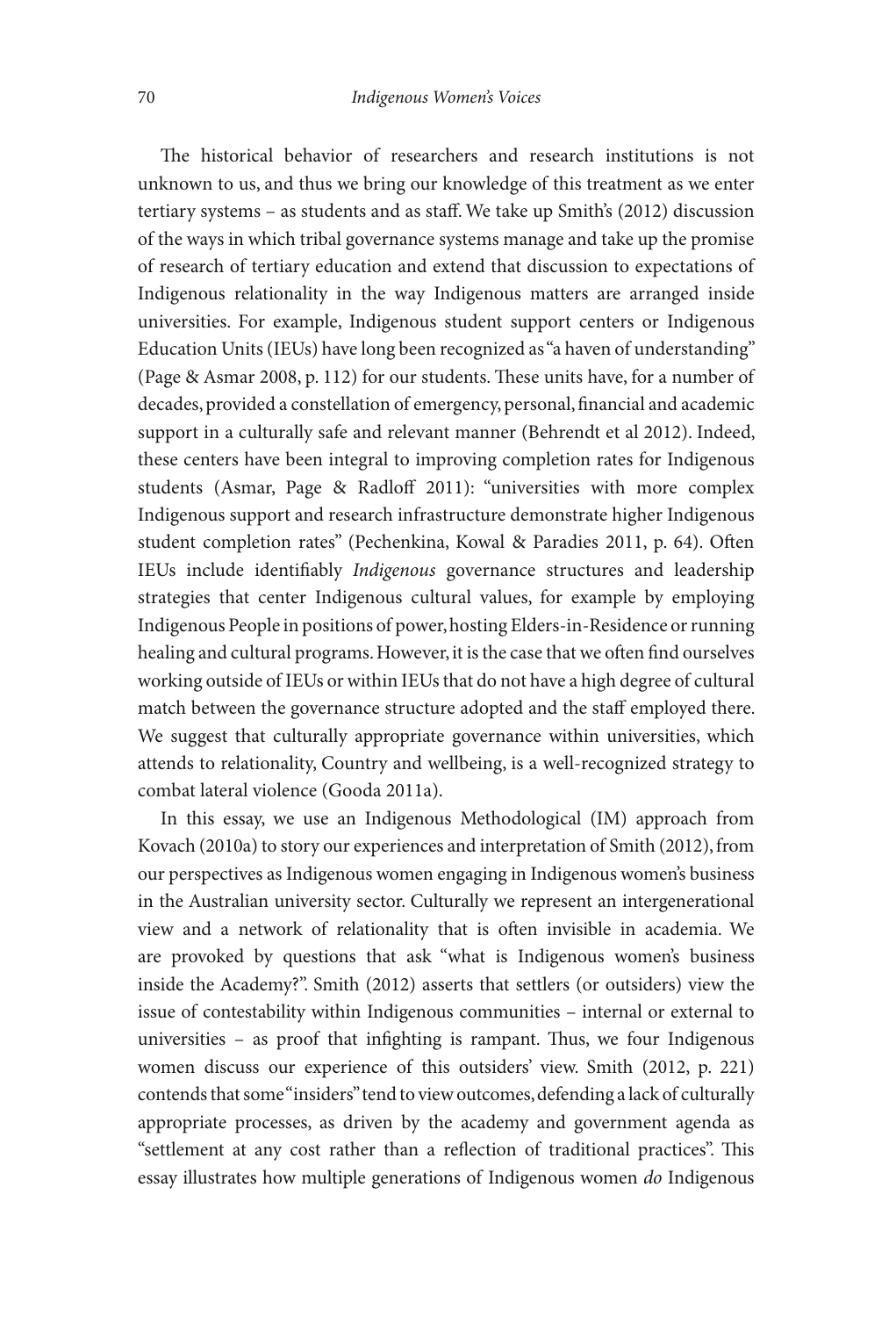research in the white Australian academy and indeed questions *if* we can, in a way that respects our cultural specificities as Indigenous women, as Gomeroi, as Dharug, as Ngadjuri. Initially, Donna approached us and asked us to describe our experiences and address and explore issues such as internalized microaggression and lateral violence, often termed "mobbing" and "bullying". In highlighting our experiences, we four Indigenous women bring our ideas together to support better processes regarding safe cultural spaces in the academy.

 Mobbing and bullying occur in many workplaces, and academia is no exception (Twale & DeLuca 2008). Yet we suggest that the phenomenon of lateral violence at once includes mobbing and bullying and also goes beyond these behaviors to include a racialized dimension. These behaviors create imbalances and inequities and have ongoing ramifications that reiterate and reinforce the policies and practices associated with colonization. It is argued that both *internalized racism* and *intraracial racism* intersect with racism in academia and continue to reinforce colonial practices (Evans et al 2014). What does this mean for Indigenous women academics from our perspectives? And what of the disgruntlement and intolerance within Indigenous communities? We could consider this as possible evidence of the *tall poppy syndrome* , so common in Australia, which in this context might actively discard Indigenous People working with the academy as being seen as *gone white*, as *coconuts*, or "flash blacks" (Smith 2012, p. 138). Yet many Indigenous students, academics and professional staff see higher education employment as a career pathway, along with supporting and advocating an obligation to give back to community in order to make positive change (Behrendt et al 2012). This essay explores and defines culturally safe practices and process, based on our reflections on the role of the university in engaging with First Peoples. While our individual storylines capture individual experiences that encompass truth through experience, commonalities between us are evident.

#### Positioning

 We write as four Aboriginal women, a Gomeroi mother and daughter – Donna and Nikki; a Bohemian Ngadjuri woman – Kelly; and a Dharug woman – Liz. We come together with the collective aim of understanding the university as a site for the articulation of historical and contemporary Indigenous identities, to strengthen ourselves and each other, and to assert the role of institutes of higher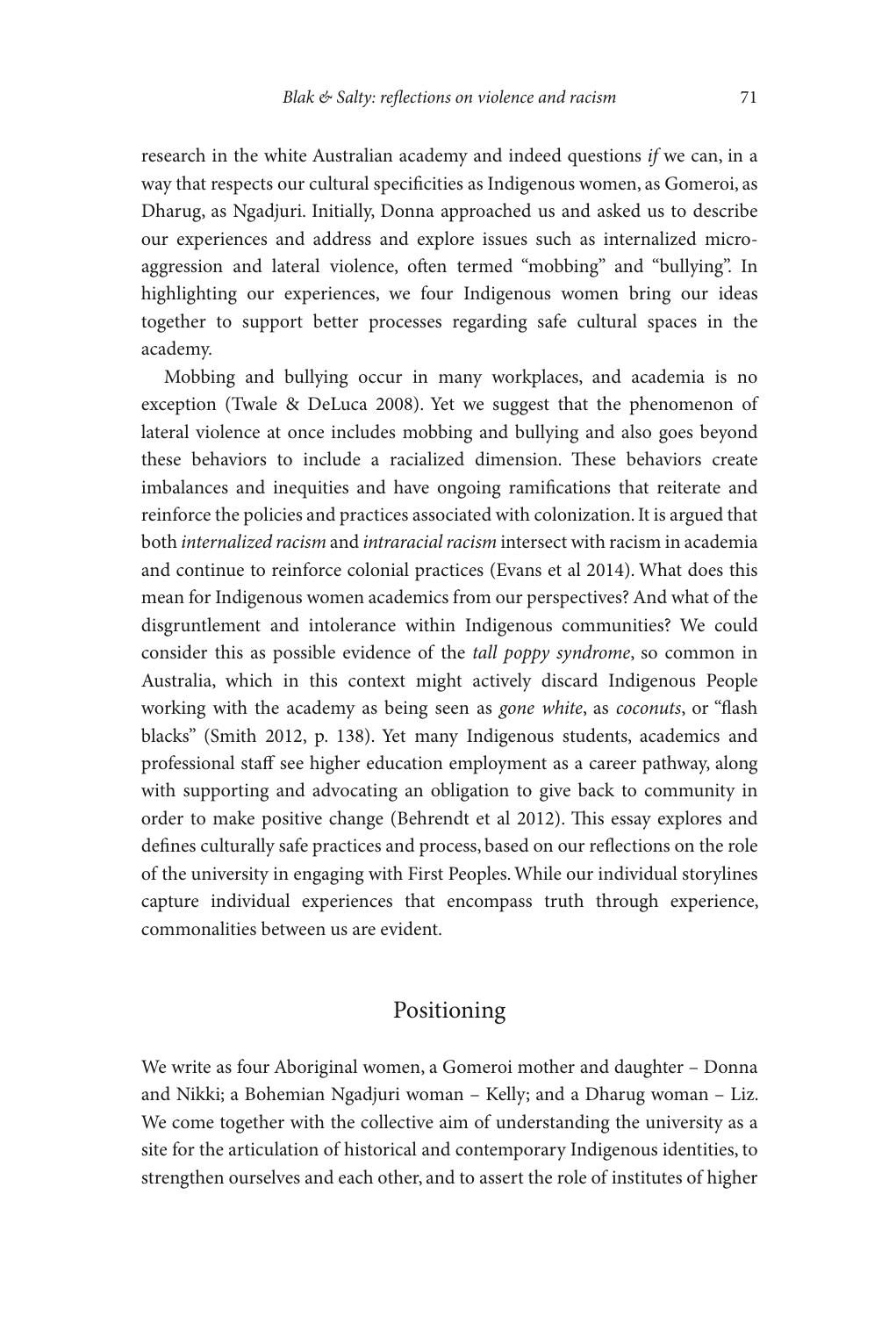education in the resurgence of Indigenous knowledge. We have each negotiated universities as mechanisms for the reproduction of Western elitism, where we – and our programs of work – have struggled to survive in the face of overwhelming hostility towards our identities and knowledges (Smith 2012). We begin this essay with a discussion of lateral violence and proceed to relate our experiences within the Australian university system. In disclosing our personal experiences, we seek less to provide evidence of the existence or impact of lateral violence and racism, and rather more to assert the survivance and reinvention that higher education can support, when we are brought into a relational framework that creates cultural security (Gooda 2011b).

#### Lateral violence

Lateral violence is often described as internalized racism, a phenomenon that occurs when oppressed peoples damage their own communities (Gooda 2011b; Royal Australian College of General Practitioners [RACGP] 2014). That damage may manifest as gossiping, bullying or shaming others in an organization or in the wider community, or in direct efforts to socially isolate or exclude other people. Families are often most at risk of extreme physical acts of violence, and this includes the risk of self-harm and injury (physical, psychological and spiritual) as a result of these experiences (RACGP 2014). Recent research suggests that "lateral violence is inescapable, intense and chronic within Aboriginal and Torres Strait Islander communities" (Clark & Augoustinos 2015, p. 24).

Clark and Augoustinos (2015) discuss the need for specificity in the use of the term *lateral violence* because of the risk of stigma associated particularly with the use of the word *violence* and persistent racist representations of Indigenous People as inherently volatile (and thus incapable and deviant). These authors conducted a qualitative research project with 30 Aboriginal participants on the prevalence, description and naming of the phenomenon of lateral violence. Participants in that project describe how the phrase allowed them to feel a sense of relief when their experiences could be interpreted using this language. The term *lateral violence* both includes and is more expansive than other descriptors often used in the research literature, like *bullying* or *infighting*.

 More recently, Paradies (2018, p. 4) writes how lateral violence describes the intersection of both *intraracial racism* and *internalized racism* and is often focused on: "indigenous authenticity (e.g., skin color or cultural knowledge),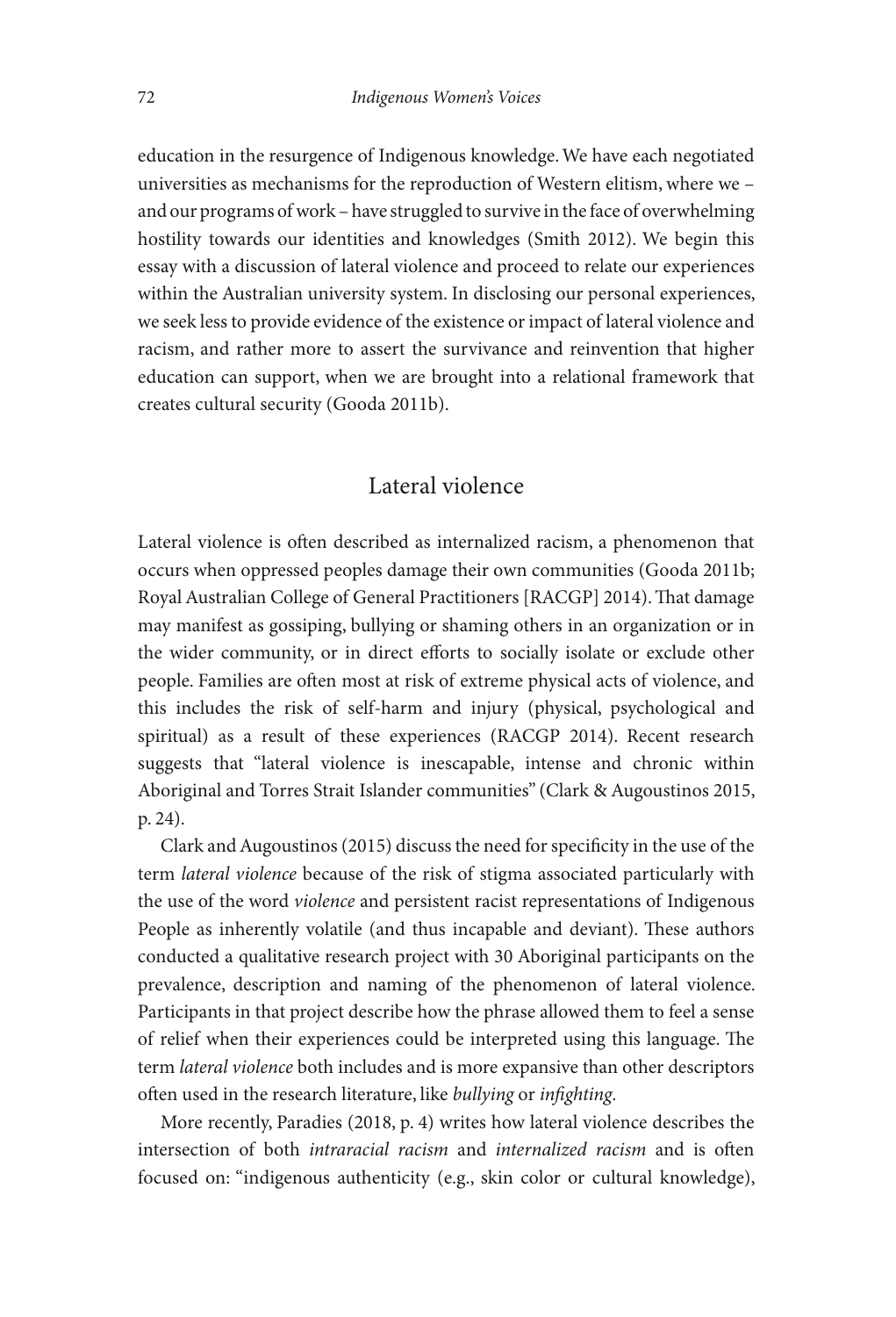manifesting as innuendo, exclusion, insults, sabotage, undermining, scapegoating, backstabbing or failure to respect privacy". Paradies (2018) discusses the result of a 2011 survey conducted by the National Tertiary Education Union (NTEU) on Indigenous Peoples' experiences of racial discrimination in Australia's university sector. The report defined lateral violence as "the harmful and undermining practices that members of oppressed groups can engage in against each other as a result of marginalisation" (National Indigenous Unit of the NTEU 2011, p. 1). A total of 172 members completed the survey, which found that only 24 per cent of respondents had never experienced lateral violence (National Indigenous Unit of the NTEU 2011, p. 18). In contrast:

- 60.6% had experienced lateral violence in the workplace.
- 57.9% stated that colleagues at work were the main perpetrators of lateral violence.
- 8.6% stated that their employer attempted to address lateral violence in the workplace.
- Of this, 5.7% stated that their employer took positive actions to address lateral violence,
- 10.0% of respondents stated that their employers were somewhat successful in addressing lateral violence at work (National Indigenous Unit of the NTEU 2011, p. 4).

The research conducted by the National Indigenous Unit of the NTEU reinforces the landmark Social Justice Report released in the same year by Aboriginal and Torres Strait Islander Social Justice Commissioner, Mick Gooda (2011b). The 2011 Social Justice Report included an extensive discussion of lateral violence as a phenomenon that affects colonized peoples particularly, emerging as it does from the challenge of maintaining a collective identity in the context of ongoing oppression.

The overwhelming position of power held by the colonizers, combined with internalized negative beliefs, fosters the sense that directing anger and violence towards the colonizers is too risky or fruitless. In this situation we are safer and more able to attack those closest to us who do not represent the potent threat of the colonizers (Gooda 2011b).

 In the broader Australian context, a tall poppy is someone who is both successful and held in contempt by virtue of their success (Peeters 2004). Australian egalitarianism – as a cultural mode of interaction rather than political commitment to equity – manifests as an aversion to conspicuous success; or perhaps more specifically as an aversion to the sense of entitlement that leads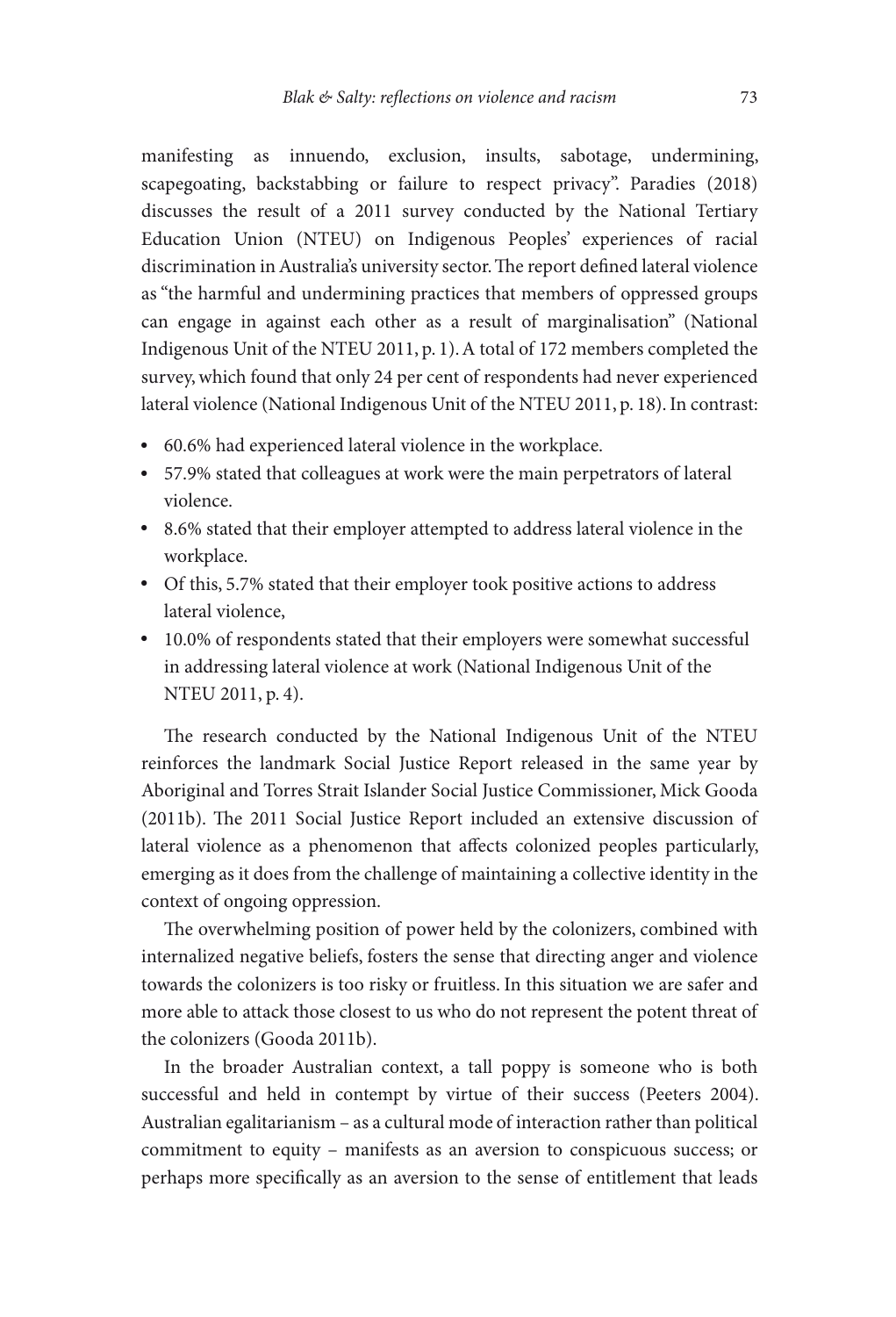some to engage in egotistical or self-indulgent behavior as a result of their success (Peeters 2015). In education, sport and public life, high performance and enthusiasm are routinely denigrated, to the extent that the tall poppy syndrome and the inevitable "cutting down" that follows, have been described as Australia's national sport (Peeters 2004, p. 12). If, then, "taking someone down a peg" or cutting down a tall poppy is such an established social practice, how might we understand the intersection of racism and colonialism that combine to create an oppressive system of disenfranchisement for Indigenous People in Australia? In the broader settler-colonial context of Australia, the act of "cutting down tall poppies" is the exercise of a powerful social norm that seeks to limit the expression of pomposity, braggadocio or conceited entitlement. Yet Indigenous Peoples' experience of lateral violence – whilst similarly a powerful leveling social norm that aims to standardize behavior – includes both a racialized dimension and a manifestation internal to our communities that marks it as a fundamentally different phenomenon from the tall poppy syndrome (Clark & Augoustinos 2015).

 Lateral violence raises the specter of violating an identity rooted in survival that masks the internalization of colonial stereotypes about Indigenous being and potentiality (Hallinin, Bruce & Burke 2005). For example, being labeled a *coconut*, or *flash*, can indicate a violation of a collective identity developed out of a need for safety in opposition to non-Indigenous Australia (Moodie 2014). Moving away from one's own community to study or get a higher paying job can not only be seen as a threat to the cohesion of the family and community and a rejection of one's own identity, it can also be seen as an investment in a society that condemns and denigrates Indigenous People (Sonn, Bishop & Humphries 2000). As such, statements about the ability of Indigenous People to succeed in particular domains, or the likelihood of poor employment prospects and comments on the disloyal, inauthentic nature of People who choose to engage in mainstream institutions seem to involve two movements: first, a critical assessment of the historical chances of success for Indigenous People in colonial institutions; and, second, an internalization of the dominant cultures' negative beliefs and stereotypes regarding Indigenous People (Moodie 2014).

Regarding the first, neither the male life expectancy gap, nor the incidence of tertiary qualifications amongst Indigenous People are expected to close for at least another century (Altman, Biddle & Hunter 2009). Non-Indigenous people are four times more likely (24 per cent) than Indigenous People (5 per cent) to have attained a bachelor's degree or higher (Australian Bureau of Statistics [ABS] 2011). Given these objective circumstances, and the violence perpetrated against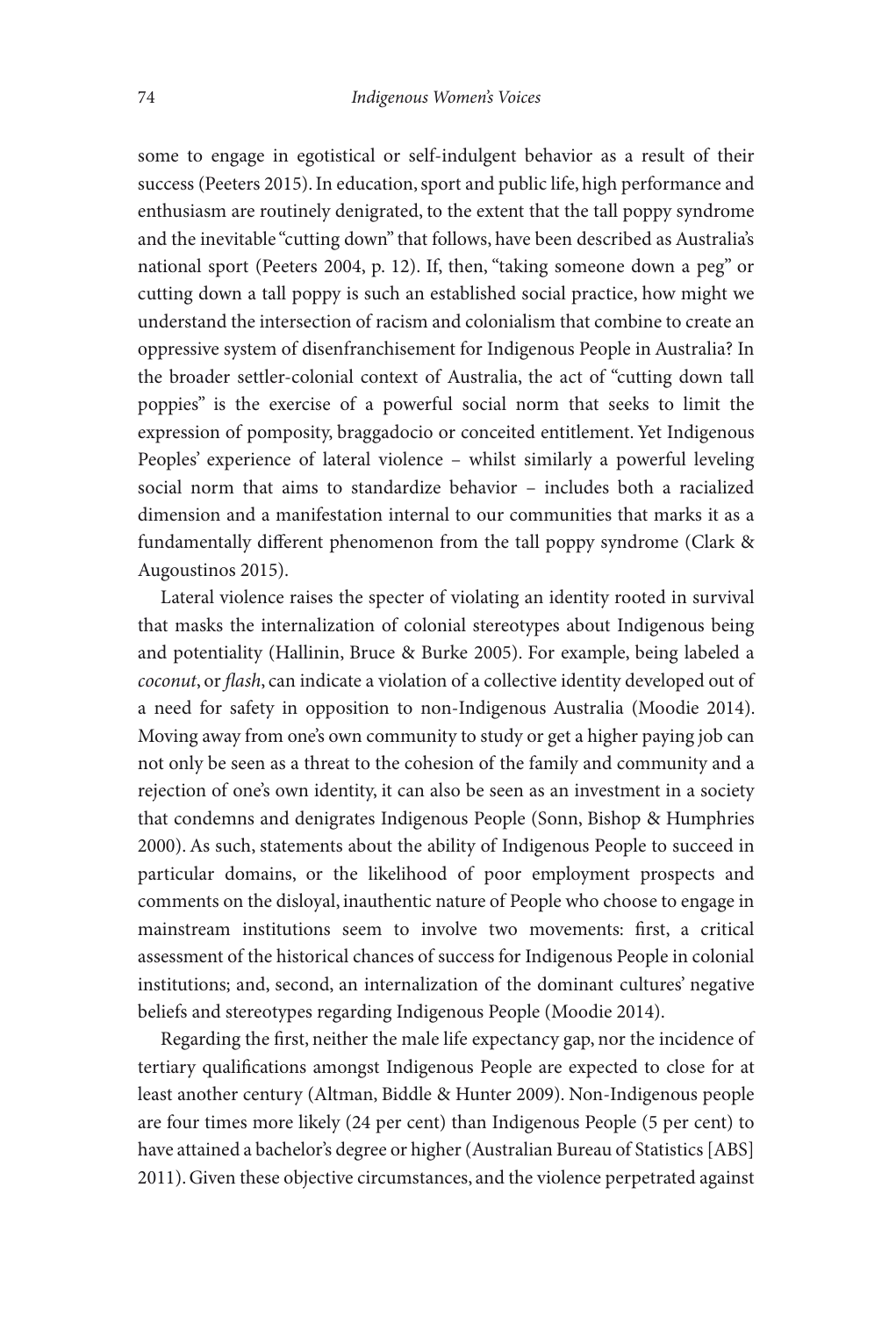Indigenous People by colonial paramilitary forces (Nettelbeck & Smandych 2010), the police (Royal Commission into Aboriginal Deaths in Custody [RCIADIC] 1991) and the welfare and education systems (Human Rights and Equal Opportunity Commission [HREOC] 1997), the barriers preventing equitable outcomes for Indigenous People are historic, systemic and ongoing. This is not to overlook the substantial achievements of our Peoples, nor the work of those engaged in resurgence and self-determination. However, it is safe to say that any discussion of Indigenous identity and social norms within Indigenous communities must include a discussion of Indigenous history, which in Australia, as in most colonial nations, is one of violent dispossession and ongoing oppression (Moodie 2014). An assessment of the objective chances available to Indigenous People must acknowledge the reality of poorer outcomes, particularly with regard to incarceration and child removal. We can objectively state that some things are getting worse, not better (ABS 2018; Dean 2018).

 Second, the evolution within Indigenous communities of social norms that construct education as buying in-to, or compliance with, mainstream values involves a collective internalization of the beliefs of the dominant culture of Indigeneity as deficient (Moodie 2014). Sarra (2006, pp. 78-79) describes workshops, conducted as part of his doctoral research, in which he asked participants to relate words and concepts that describe how mainstream Australia views Indigenous People:

 At every forum, the participants reported that mainstream Australia perceived Aboriginal people as alcoholics, drunks or heavy drinkers. It was also widely held that Aboriginal people were privileged or that, in some way, they "got it good". Aboriginal people were regarded as "welfare dependent", "dole bludgers" and "lazy people who wouldn't work". On every occasion, many considered that mainstream Australia used pejorative terms such as "coon", "nigger", "boong", "black cunts" and "black bastards" in relation to Aboriginal people. These were the names my brothers and I were called at school.

 In a study examining barriers and pathways to schooling and vocational education and training (VET) for Indigenous young People, Alford and James (2007) identify not only a lack of family support for Indigenous students, but also a perception held by non-Indigenous interviewees that Indigenous families were dysfunctional. Whether held by community members and teachers, or perpetuated in the media, stereotypes of Indigenous inability and disengagement exist and are entrenched. In conjunction with the historical experiences mentioned above, these contemporary racist attitudes form part of the world in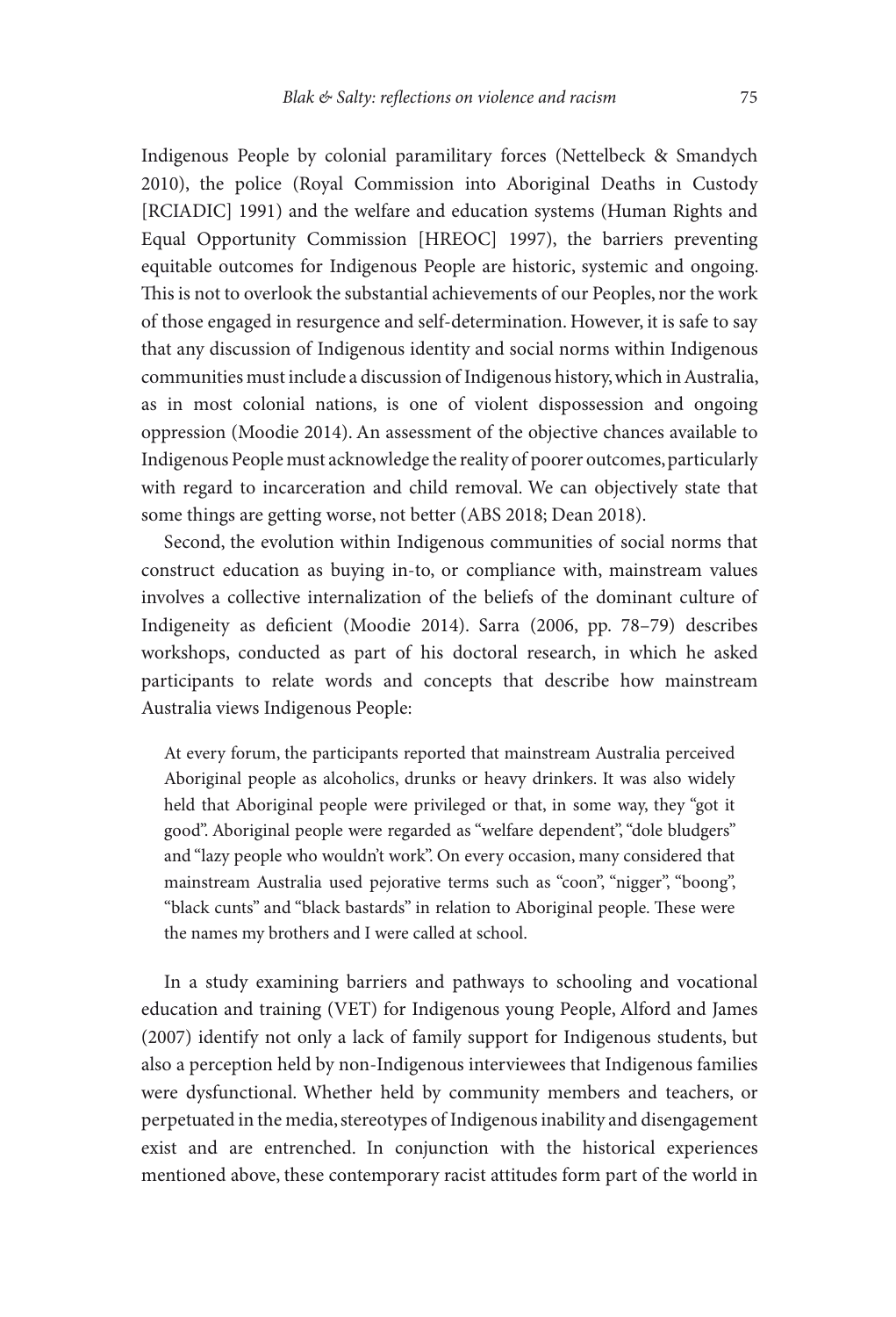which a young Indigenous person is socialized (Paradies & Cunningham 2009; Sarra 2006; Wall & Baker 2012). The internalization of negative expectations of Indigenous People leads not only to the normalization of low academic achievement, but also to the belief that participation and excellence in mainstream institutions are antithetical to the cohesion of Indigenous communities (Moodie 2014). This obviously has significant implications for the development of career aspirations and an academic self-concept (Craven 2005). These norms and manifestations of lateral violence create yet another hurdle to overcome in the pursuit of wellbeing and cultural safety (Moodie 2014).

## Entering the university

 Taking into account the discussion above, what then drew us in to universities, and how have our expectations met with reality? Donna posed us the following questions:

- Why did we want to work at university?
- What did we foresee or envisage as our employment?
- Were our expectations fulfilled?

Kelly I always wanted to work in a university. I was 26 when I won my first academic job. I was so excited. Like stupidly excited and enthusiastic to be the best I could be. I left a full-time, permanent position working in community for a 9-month contract, with the aim of learning as much as I could and making myself indispensable. I was asked to stay on. Although I am not sure it was because I was indispensable, rather I was cannon fodder, because I never had the opportunity to fulfil any potential. I tried to engage with the more experienced scholars in my school. I wanted to learn from them. I would ask them if we could work on things together. They would say yes. I would arrange a meeting to discuss project ideas or mentoring support. The people I invited would not show up to the meetings. This happened regularly. I still do not know the lesson I was supposed to learn from that. In the end, all I ended up doing was teaching. All the units to do with culture, Indigeneity and rural communities (because apparently that is where all black people live) fell to me, and it kept being piled on. Until I burned out. I was excluded from engaging in any scholarly activity within the school. I witnessed this happen to other young women who joined the school. I also saw young non-Indigenous men being fostered through the ranks. They were supported, mentored by the senior women in the school and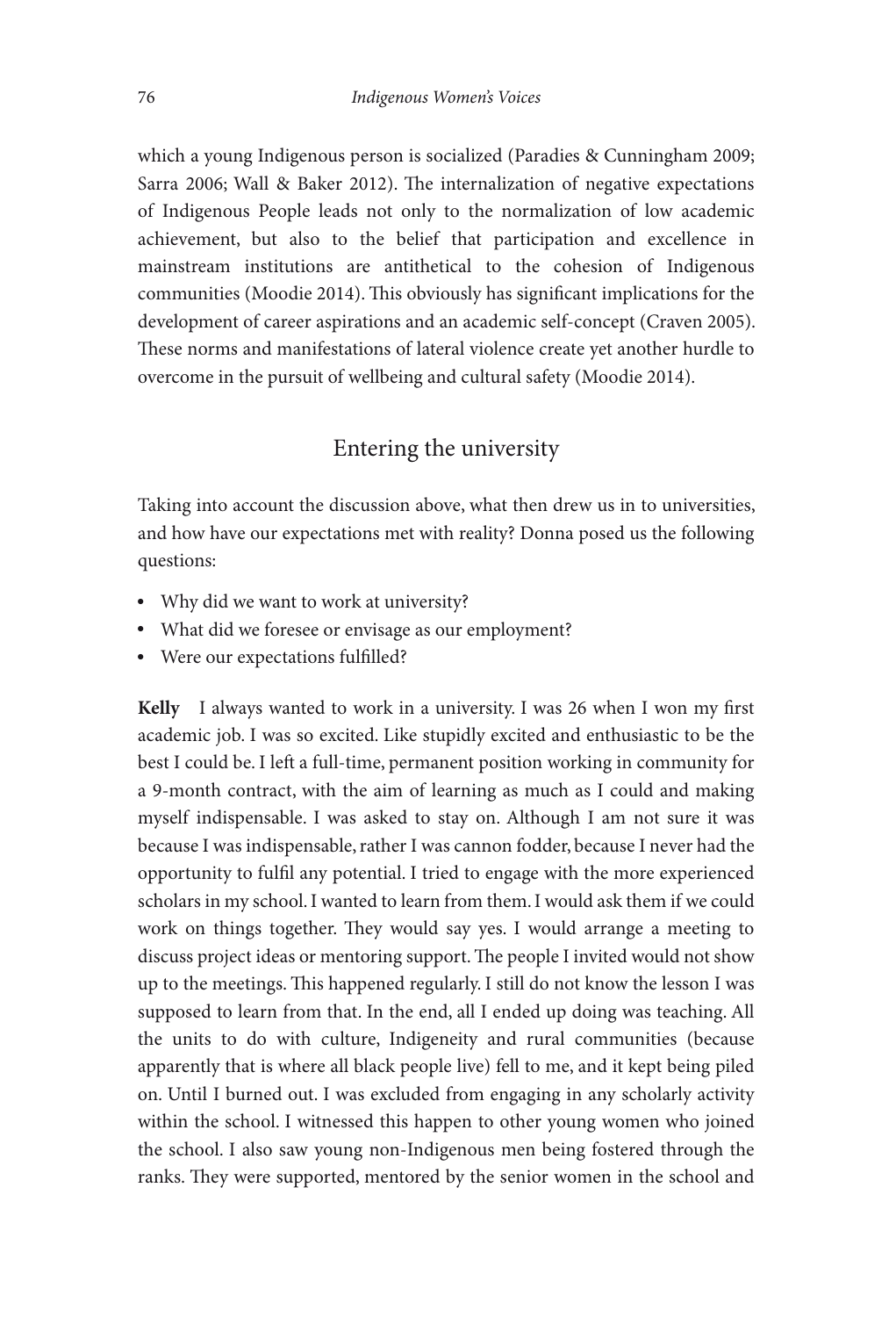invited to join projects, from the day they commenced. I did not realize this actually occurred in real life. I thought it was the stuff of textbooks and of past times, until I saw it first-hand.

**Liz** I entered university through chance and a sequence of unplanned events, rather than having set goals of a career pathways. After undertaking postgraduate studies in Indigenous social health I applied for a professional position that led to an academic role in later years. Since then I have worked at four universities.

 Initially, I felt disoriented and overwhelmed by the policies, procedures and academic language. I felt inferior. I was astonished to find few Aboriginal and Torres Strait Islander academics engaged in teaching and research, and a noticeable absence of senior leadership roles. I witnessed many Indigenous units being taught by non-Indigenous academics that led me questioning cultural standards. I became aware of the inequities surrounding Indigenous academic workloads and Community Engagement activities compared to other peers who did not experience such overwhelming and demanding roles. I found there was little understanding or recognition of student and extended kin support needs and no comprehension from other senior university executive staff on the holistic nature of service provision. Yet, personally connecting with Indigenous students is essential for their success. On par with cultural protocols, introductions and negotiating kinship connections provide more meaningful exchanges, yet are often in direct conflict with university processes, as taking the time to deeply know students is not encouraged or made obvious by dedicated time allocation in workloads. It is argued that knowing students allows for a deeper richness of connections to flow into the learning environment, as diverse cultural understandings can be used as examples and case-related studies. Perso and Hayward (2015) state that knowing individual students is imperative in considering large numbers of diverse cultural groups, each with different languages and cultural customs, as a means to prevent stereotyping Aboriginal people and culture (Harrison 2011). Such engagement is largely undocumented and therefore "invisible" yet immense (Page & Asmar 2008).

**Nikki** I didn't want to work in a university until well after I started my PhD. I had been building a career in the public service until a health issue forced me to reconsider entirely what my working life looked like. I didn't know at that point that I had severe endometriosis, but it had begun to take quite a toll on my body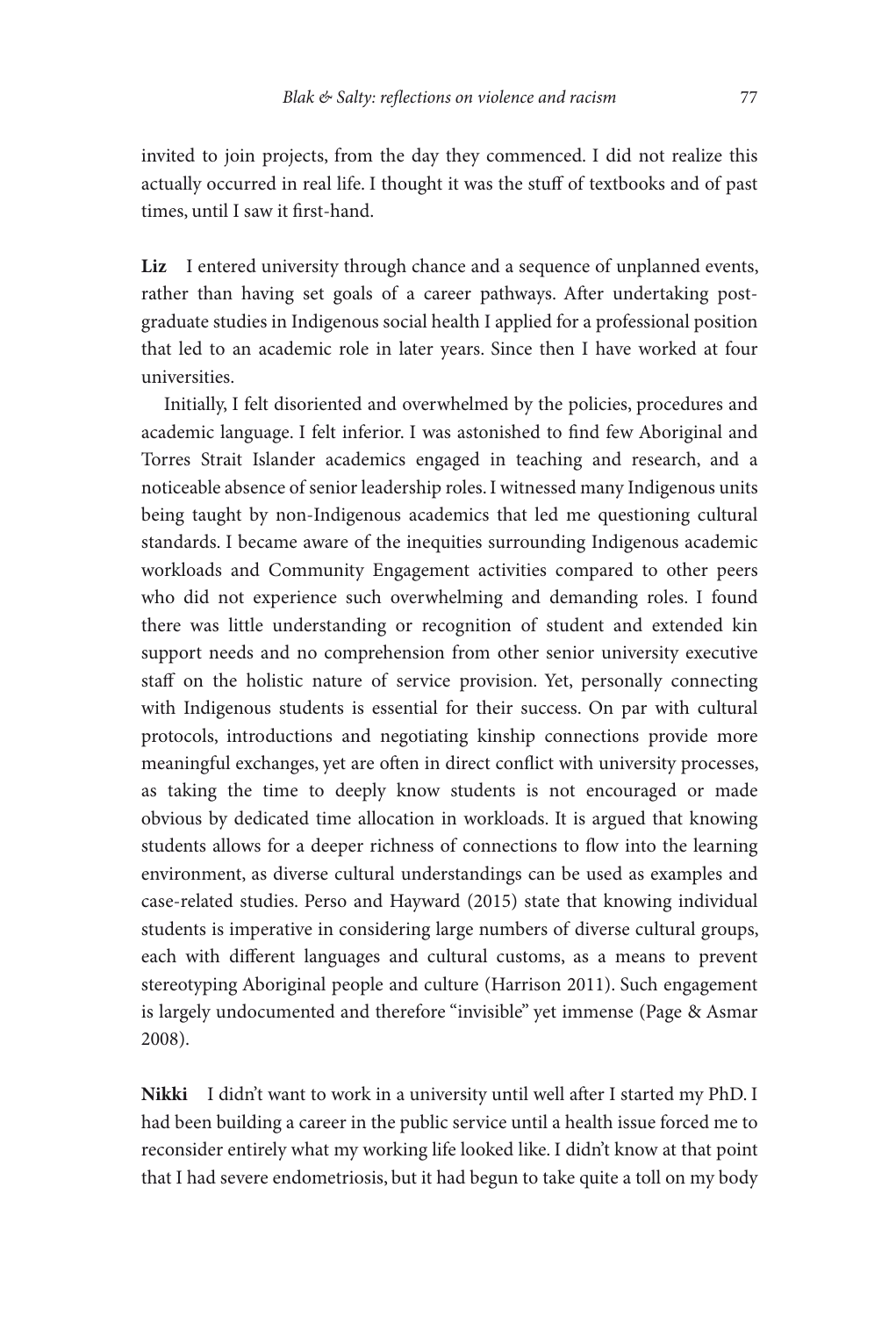with fatigue and pain that was diagnosed as all sorts of other things. So until my late twenties I was focused on working in government and community, to put into practice everything I learned in my undergraduate degree. But after a few years in the public service I was approached by my honors supervisor with an invitation to apply for a PhD scholarship. It seemed like a good way to further my career and have a change of pace to focus on my health.

Through my candidature I had a sense of how hard it was to find permanent, full-time academic employment and even towards the end of my PhD was still focused on returning to government. I was offered a short contract teaching Indigenous Studies whilst I finished my thesis and still remember coordinating classes, lecturing and writing whilst actively looking for jobs back in government. It wasn't until I had submitted my thesis, been awarded the doctorate and had a permanent, ongoing teaching and research position in a university that I allowed myself to think this might offer a stable future.

 In many ways my experience of universities has not been typical. I have enjoyed immense privilege and security that I do not see available to many other academics – either Indigenous academic staff or non-white people and women or gender diverse early career researchers. In part, this is because a large slice of my childhood took place in universities whilst Donna attended as a mature-aged student and single mum. So I knew many academics growing up and I got to know the feel and function of a university from an early age. I always knew I would go to university, maybe even do a PhD, but I didn't know I would end up working in them. The value of a tertiary education for our mob is clear, and the great privilege of working inside a university is clear, but there is a large cost to be paid if the work is disconnected from our communities and our expectations of cultural fit between our home and work are not met.

#### Cultural safety

The idea of *cultural safety* appears variously as a research mode and methodology, as a condition for identity, and as management strategy in higher education. According to Rigney (1999, p. 116), Indigenist research has been defined as "culturally safe and culturally respectful research that is comprised of three principles: resistance as an emancipatory imperative, political integrity in Indigenous research and privileging Indigenous voices in Indigenist research". The landmark Social Justice Report (Gooda 2011b) later discussed how *cultural* safety and cultural security offer antidotes to lateral violence by creating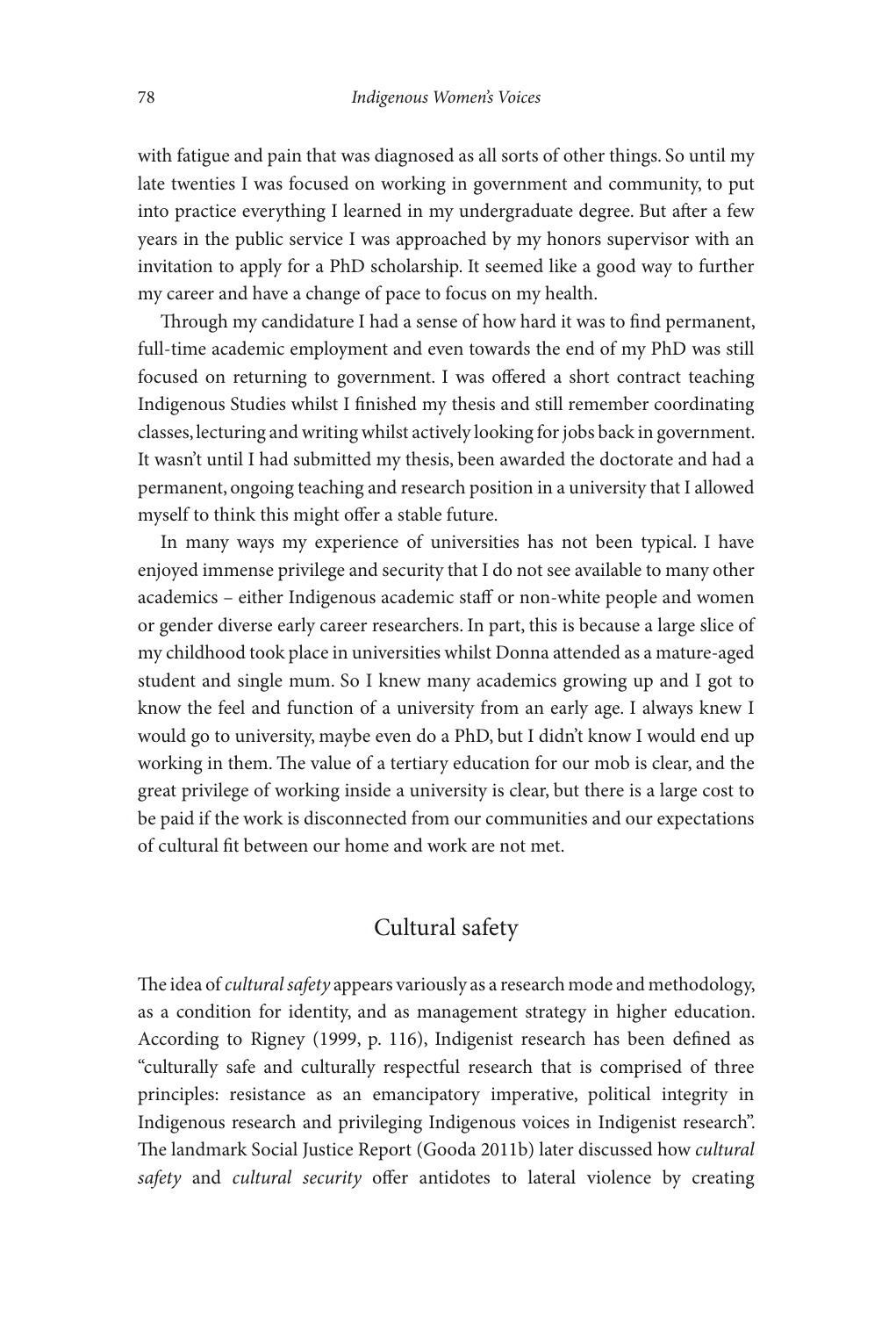opportunities for personal growth and achievement and then the entrenchment of those opportunities in policy and procedure. As Mick Dodson noted in his 1994 Wentworth Lecture, Indigenous Peoples' relationship to our own identities is mediated by our relationship to the past: "the repossession of our past is the repossession of ourselves.... Our peoples have left us deep roots which empowered us to endure the violence of oppression. They are the roots of survival but not of constriction. They are roots from which all growth is possible. They are the roots which protected our end from the beginning" (Dodson 1994, p. 23).

In a university context, *cultural safety* is often described as synonymous with *respect, sensitivity* or *competency* (Universities Australia & Indigenous Higher Education Advisory Council 2011). We separately consider how our workplaces offer cultural safety or security by responding to the question:

• Do you feel that the university, faculty or school that you work in is overall a culturally safe environment?

**Liz** No. I have continually witnessed "Aboriginal matters" being seen as "the problem" with a tendency to ignore, push aside or reject claims of safety. I have seen senior staff run in fear over Indigenous issues, seeing us as a "problem" through suggestive "here we go again" gestures. I have witnessed a great deal of passive racial victimization in "saving" the poor black fella that Tatum describes as "white superiority to improve Aboriginal and Torres Strait Islander livelihoods" (1997, p. 11).

**Kelly** No, I do not think the wider university is culturally safe. I am almost hyper-vigilant when I step outside of my safety zone. Because I have experienced the feeling of being attacked, thus forced to defend my professional conduct and the performance of the students (which I discuss further below) I find I always keep my wits about me. Having said that, I do not always feel unsafe in the wider university, but I have certainly come to learn where is safe and where is not.

 I have made an interesting observation during my time at the university. I was originally recruited to work in the wider university, but I moved into the Indigenous space after 18 months. My colleagues knew I was Aboriginal (the only Indigenous person on staff ) but it was not until I moved into the Indigenous space that I noticed they began treating me differently. Nurses are always prepared to micro-manage and scrutinize each other, but it was not until I moved that I began to feel a deep sense of distrust from staff in the wider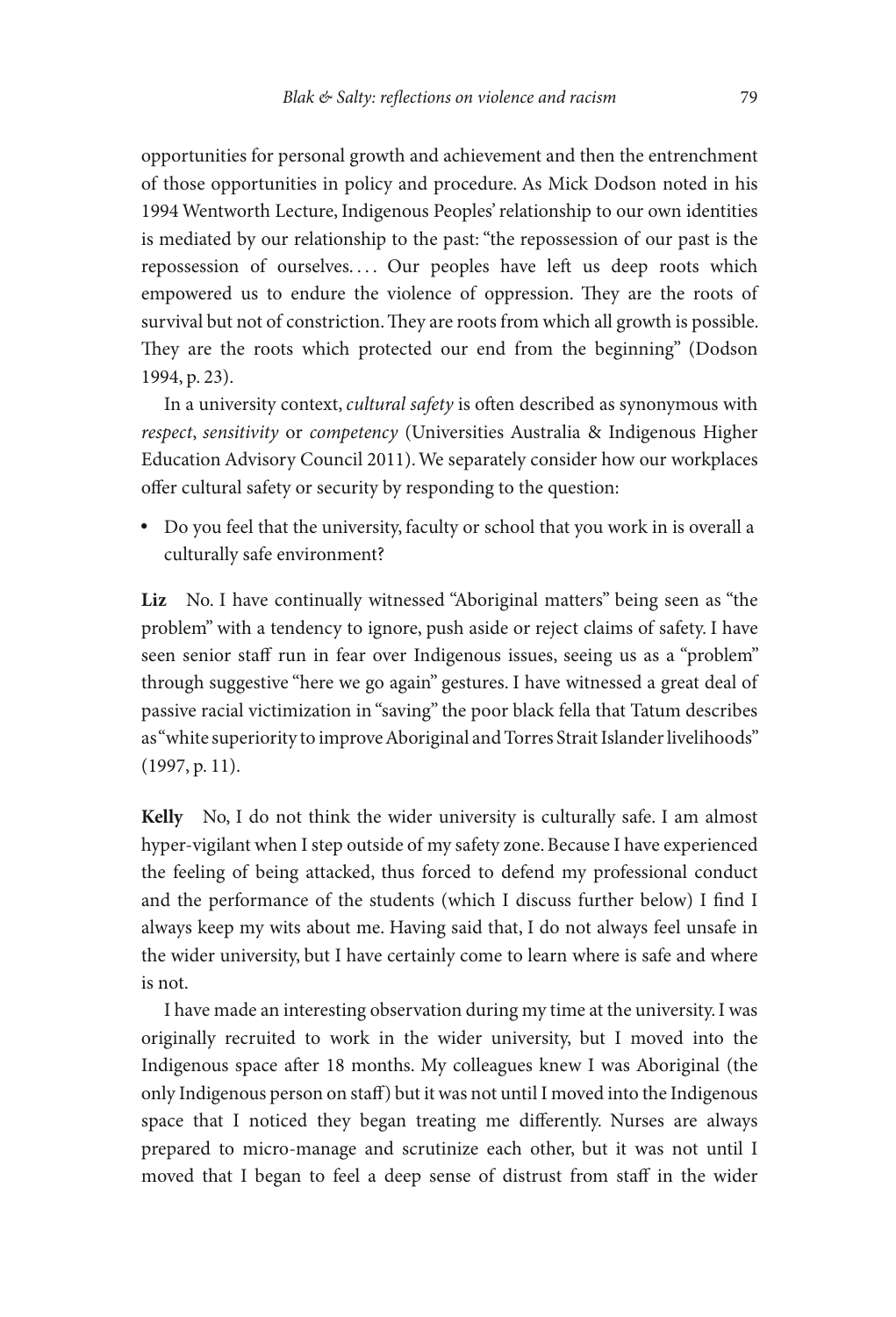university school. The dynamic changed so significantly that I felt and still feel as though I am not believed, my abilities are not trusted, my knowledge is not trusted, my expertise is not trusted and that I somehow work in a lesser environment.

**Nikki** I think there are spaces inside universities that tend to be more culturally safe than others, and that I'm lucky to know many colleagues who understand the challenges of being blak (Munro 2020; Thorner et al 2018) in a white colonial institution. But I often struggle with the idea that universities could ever be truly culturally safe. Universities in Australia do not have the same history as in the United States with tribal colleges or historically black colleges and universities (HBCUs). Simultaneously, the idea of self-determination in Indigenous education that we've been permitted to hold is particularly anemic. The idea of an Indigenous university has never been seriously entertained in this country yet is established in Canada, the United States and New Zealand. Our right to determine our own education systems is recognized internationally and exists within the countries Australia compares itself to. So when I think about what *would* be culturally safe, I think about institutions that are designed within Indigenous cultural systems, to hold and grow Indigenous knowledges, and teach Indigenous students. That's the benchmark that actually exists, so how could we ever expect a white, colonial institution that has been built on the exploitation of Indigenous peoples and knowledges to ever take the place of selfdetermined Indigenous institutions?

#### Mobbing

Mobbing is a form of group behavior and in the workplace is defined as "a malicious attempt to force a person out of the workplace through psychological terror, unjustified accusations, humiliation, general harassment and emotional abuse" (Shallcross, Sheehan & Ramsay 2008, p. 57). Workplace mobbing is a type of bullying behavior where perpetrators work together collectively to cause psychological, sexual and other forms of injury (Mulder et al 2013). The damage is done through malicious gossip, rumor, hearsay and unfounded accusations. Perpetrators are generally part of the dominant group and targets are often isolated and blamed as the one at fault (Branch, Ramsey & Barker 2012). The intent of workplace mobbing is often to destabilize another employee or to force them out of their workplace or job. Perversely, perpetrators often accuse their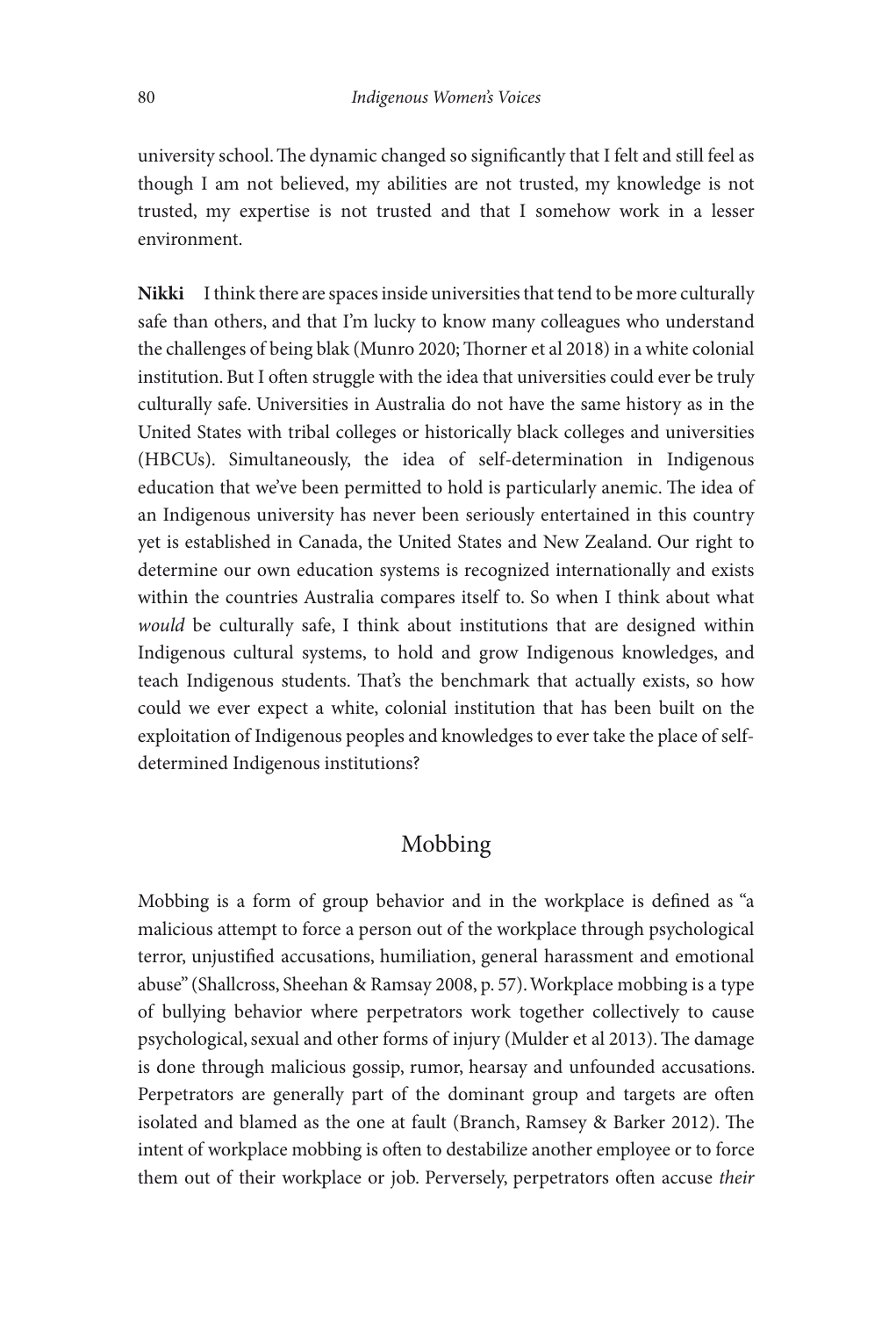*victims* of being bullies, as those perpetrators realize the benefits or security of claiming a victim status (Shallcross 2019). Shallcross (2019) suggests that victims of workplace mobbing are often high achievers, whistle-blowers or changeagents. We respond to the question:

• Have you seen or experienced "mobbing"?

Liz Yes. I have seen this in a variety of settings and have had my own personal experiences. I have witnessed underhandedness, deceitful activities and undermining within a black space. My experiences of mobbing include sudden isolated feelings where distinct groups give you the silent treatment, or being given no opportunity to communicate (silenced) and shut down. Vindictive and disruptive attacks lay prevalent in Indigenous centers that Denenberg and Braverman (2001, p. 7) refer to as a "concerted effort by a group of employees to isolate a co-worker through ostracism and denigration". From a personal perspective, this has also included indirect secretive character assassinations and direct criticisms where I was left questioning my abilities and capabilities. Davenport, Schwartz and Elliott (2002) refer to such scapegoating and personal targeting as being forms of intimidation through persistent hostile behaviors to undermine one's integrity. One of my particular challenges involved the secretive nature of such behaviors as publicly the attackers frequently appeared to be cooperative employees (Lee & Brotheridge 2006).

 I have listened to many stories of Indigenous staff continuously being exposed to a historical legacy of internalized mobbing, that has resulted in poor health and wellbeing. Other responses include a desire to leave the organization as they felt there was a workplace disease. Richardson and McCord (2001, p. 2) state that the resulting consequence of mobbing "destroys morale, erodes trust, cripples initiative, and results in dysfunction, absenteeism, resignations, guilt, anxiety, paranoia, negativity, and marginal production" and a loss of professional reputation. It is well recognized within Indigenous academia that the more one advances their career, the more likely they will be targeted from other Indigenous individuals and groups. This additional individualized pressure is not recognized nor supported by universities, leaving the individual battling it out on their own. Universities are also recognized in using scapegoating as a means to quickly solve the "Indigenous problem". Westhues (2003) describes how, at an organizational level, scapegoating provides a tension release for universities by focusing the stress and blame on the target instead of examining and redressing the wrongs perpetrated against workplace mobbing. This results in the offenders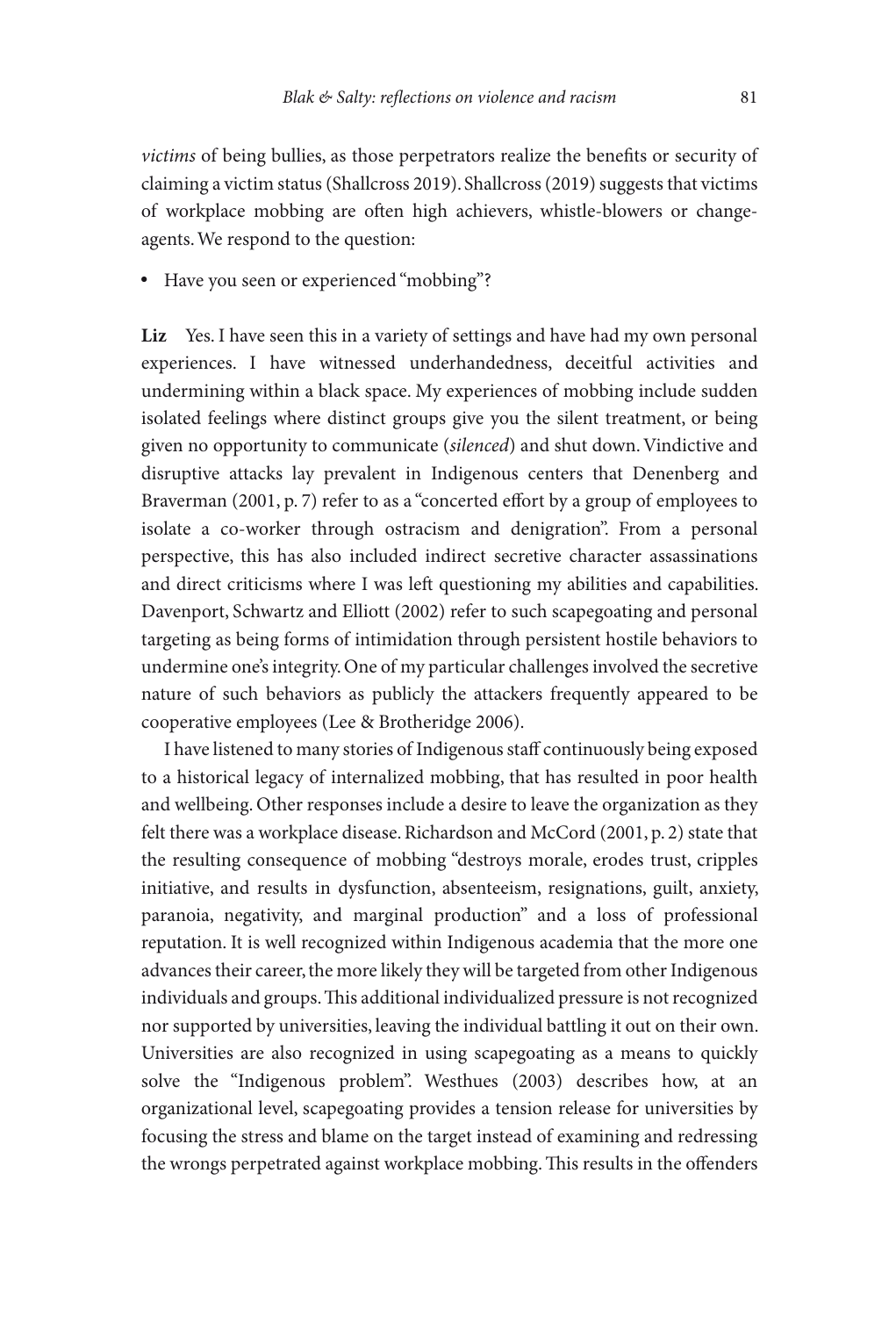more often facing no consequences. Interestingly, Namie and Namie (2009) further argue that the silencing of witnesses helps assure the permanence of the offender within the organization and the scapegoating continues towards others.

**Kelly** I have experienced mobbing. In one particular situation, I was reprimanded by a manager for not doing something she directed me to do. Now, I know I must not be the easiest person to manage. I am loud, slightly bolshie and I do not always do what I am told, however I had a perfectly rational reason for not doing what she had directed me to do, but that was apparently irrelevant. As part of the "punishment" she allotted, she directed me to stand up in a management meeting and publicly apologize (atone) for my "failure to follow a directive and my poor performance". She also instructed me to go to each of the executives and privately apologize for my indiscretion. I knew what she was doing. I understood at an intellectual level what was happening to me but I felt there was nothing I could do about it. I weighed up the pros and cons of not following her directive, but I believed the backlash of not doing it would have far outweighed any feeling of satisfaction I would have gotten from standing my ground. I felt as though my employment was at stake and, at that time, I was the only income earner in my family. I did not feel as though I had the luxury of protecting my ego from a public shaming. So, I apologized. It felt terrible. I felt sick, powerless, and full of shame and embarrassment. Not one of the management team or the executives ever questioned this.

**Donna** I have experienced mobbing. In fact, it was mobbing "upwards" that included Indigenous and non-Indigenous women and two men. The head of the Indigenous Education Unit (IEU) was quite unwell. This should not have been a problem, however. As their health deteriorated, this person became to rely more and more on personal assistants, administration staff and professional officers. Academic staff became the target. Gossip, rumor and innuendo became the staple conversation, particularly amongst the "smoking" group who would spend quite a lot of time talking with each other outside. I was privy to these conversations at first, but became ostracized when I called the group out for targeting another professional officer and a couple of non-Indigenous academics. These people had total access to the head of the IEU, and it was made quite clear who was in favor and who was out of favor. Those of us who were the aim of these vitriolic conversations noticed that the head of the IEU was actually believing the gossip and many of us were called upon to explain these rumors, which were untrue. Then came the micromanagement and intense scrutiny on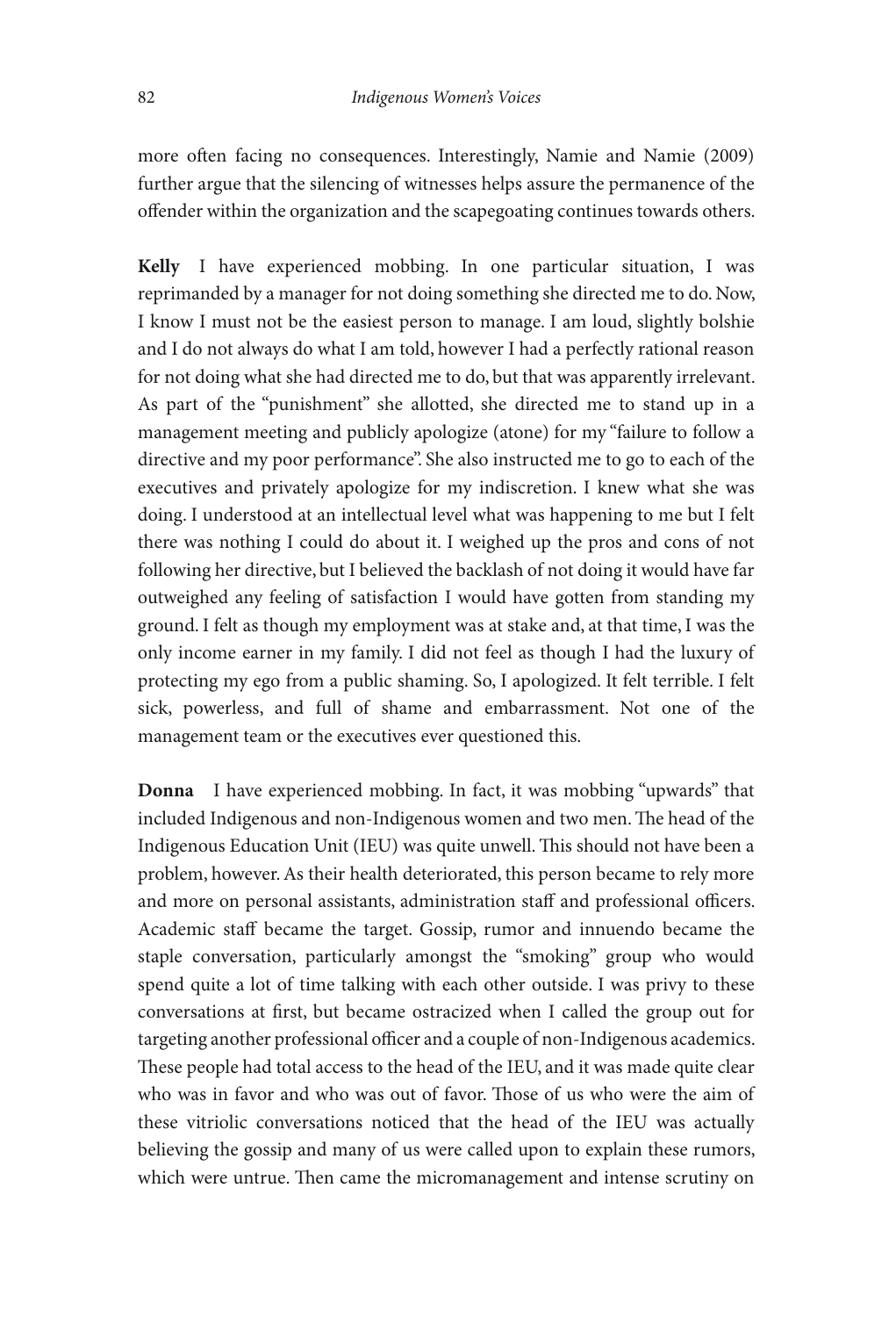time spent in the office. It was obvious where this was originating from and it was the upward motion of this mobbing that was then strategically forced on the target of the mobbers, Indigenous and non-Indigenous academics and professional staff. For many of us it became too much and we moved on to other academies. Many who endured became quite unwell with diagnosed stress symptoms. Some just could not leave and many were eventually "performance managed" out. After much collateral damage this university did however take up the issue of "mobbing", and the human resources department instigated a policy to create awareness of what actions and behaviors constituted the behavior. And unlike some other academies that I have been employed at, at least this university conducted "exit interviews" for those of us who chose to leave.

 It seems to this writer that these universities only act when the IEU haemorrhages staff or issues become public or legal options are taken up. And then many questions are not asked by senior management. It seems to me that it is easier to let the divide and conquer mentality rule. In many instances and in my experience our own people use the tools of the colonizer with potency. This needs to be called out. We are calling on all academies, institutions and universities to understand what is continuing to occur in the post-colonial turn and create opportunity and policy positions that insist on respectfully engaging with blak staff to make safe the lives of blak academics and professional officers, and those of our colleagues who are non-Indigenous who walk with us.

#### Indigenizing

 Historically in colonial discourse, research was "done" on Aboriginal communities and presented our families and communities as "objects of curiosity and subjects of research, to be seen but not asked, heard or respected. So the research has been undertaken in the same way Captain James Cook falsely claimed the eastern coast of the land to become known as Australia as *terra nullius* " (Martin 2003, p. 203).

 We four Indigenous women researchers challenge this dominant discourse. We are Indigenous women and cannot be anything other than Indigenous women. This is our standpoint. Moreton-Robinson (2013, p. 340) states: "Indigenous women's standpoint is ascribed through inheritance and achieved through struggle. It is constituted by our sovereignty and constitutive of the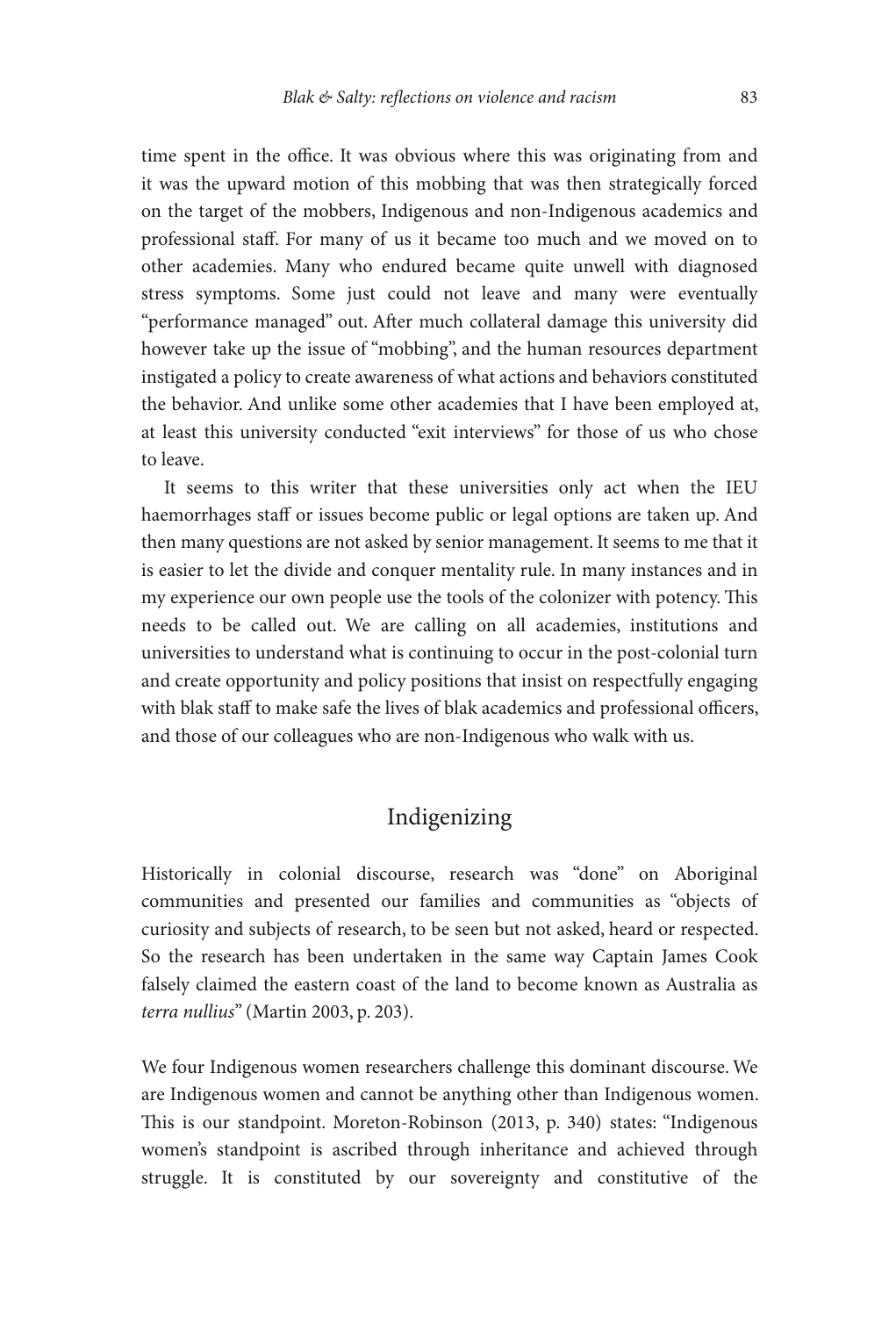interconnectedness of our ontology (our way of being); our epistemology (our way of knowing) and our axiology (our way of doing)." Thus, our ways of being, knowing and doing include the way we research and the way we manage information. This has been taught to us by our ancestor creators and our Elders, and enables us to navigate the space between two worlds whilst maintaining our connection to Country and cultural practices. Indigenous women's standpoint acknowledges Indigenous women's experience and knowledge as it relates to dominant, white patriarchal paradigms. Due to varied levels of oppression, Indigenous women's ways of being, knowing and doing are affected by individual experiences along with collective, shared experiences of colonization that have emerged "under social, political, historical and material conditions that we share either consciously or unconsciously" (Moreton-Robinson 2013, p. 340). Martin (2003, p. 206) argues: "Indigenist research must centralise the core structures of Aboriginal ontology as a framework for research if it is to serve us well. Otherwise it is western research done by Indigenous people."

 Further utilizing an IM approach is holistic and guided by an Indigenous Knowledge Paradigm. As a paradigmatic approach to research, IM influences the types of methods of data collection, and how the data are interpreted and analyzed (Kovach 2010a). The perspective of the *relational*, the way in which two or more people or things are connected, is an important aspect in IM. In Western methodological frameworks the relational is viewed as biased and therefore not included in the research. In contrast, "Indigenous methodologies embrace relational assumptions as central to their core epistemologies" (Kovach 2010a, p. 42). An IM perspective views the world, things both seen and unseen, holistically. It is about the whole, entire research process, not simply data collection and analysis (Kovach 2011). Kovach (2010a p. 42) suggests that IM must proceed from an Indigenous belief system, which in turn "has at its core a relational understanding and accountability to the world". Indigenous Methodologies proceeds from Indigenous epistemologies and often prioritize orality, or oral transmission of knowledge, as well as collectivist traditions (Kovach 2010a). It is located in and based on respect, reciprocity and collectivity (Martin 2003). Subjective information is valued and the contextual aspect of the data, the place from where it comes, is valued (Little Bear 2000).

 It is our desire to conduct our research in the most culturally safe way possible, and we offer our stories here as a demonstration of IM and of Indigenist research. Indigenist research must be undertaken in a culturally safe, respectful, and competent manner. Further, Indigenist research must privilege the voices of Indigenous Peoples, and be a site of political resistance, integrity and moral